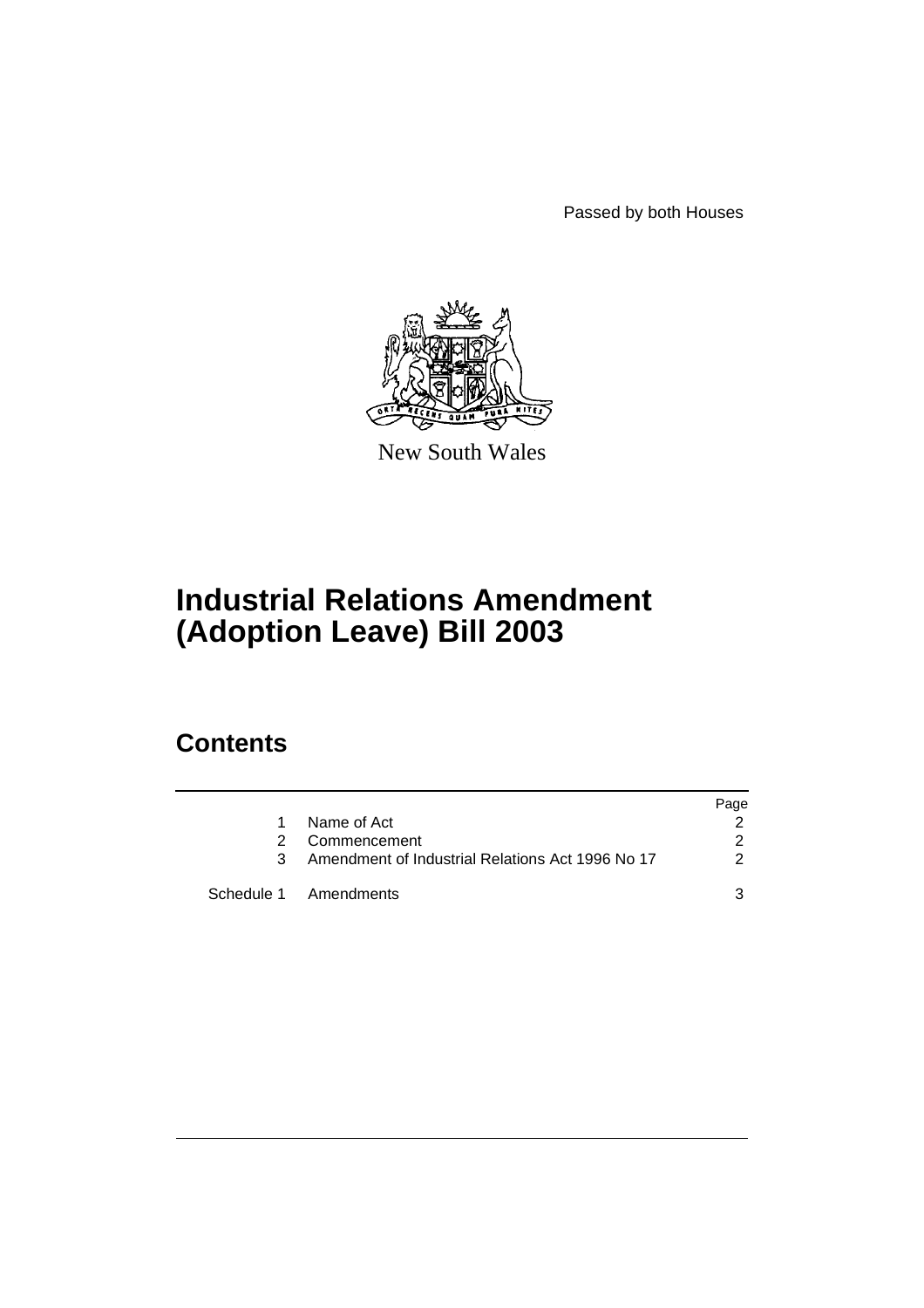*I certify that this PUBLIC BILL, which originated in the LEGISLATIVE ASSEMBLY, has finally passed the LEGISLATIVE COUNCIL and the LEGISLATIVE ASSEMBLY of NEW SOUTH WALES.*

> *Clerk of the Legislative Assembly. Legislative Assembly, Sydney, , 2003*



New South Wales

## **Industrial Relations Amendment (Adoption Leave) Bill 2003**

Act No , 2003

An Act to amend the *Industrial Relations Act 1996* with respect to adoption leave.

*I have examined this Bill, and find it to correspond in all respects with the Bill as finally passed by both Houses.*

*Chairman of Committees of the Legislative Assembly.*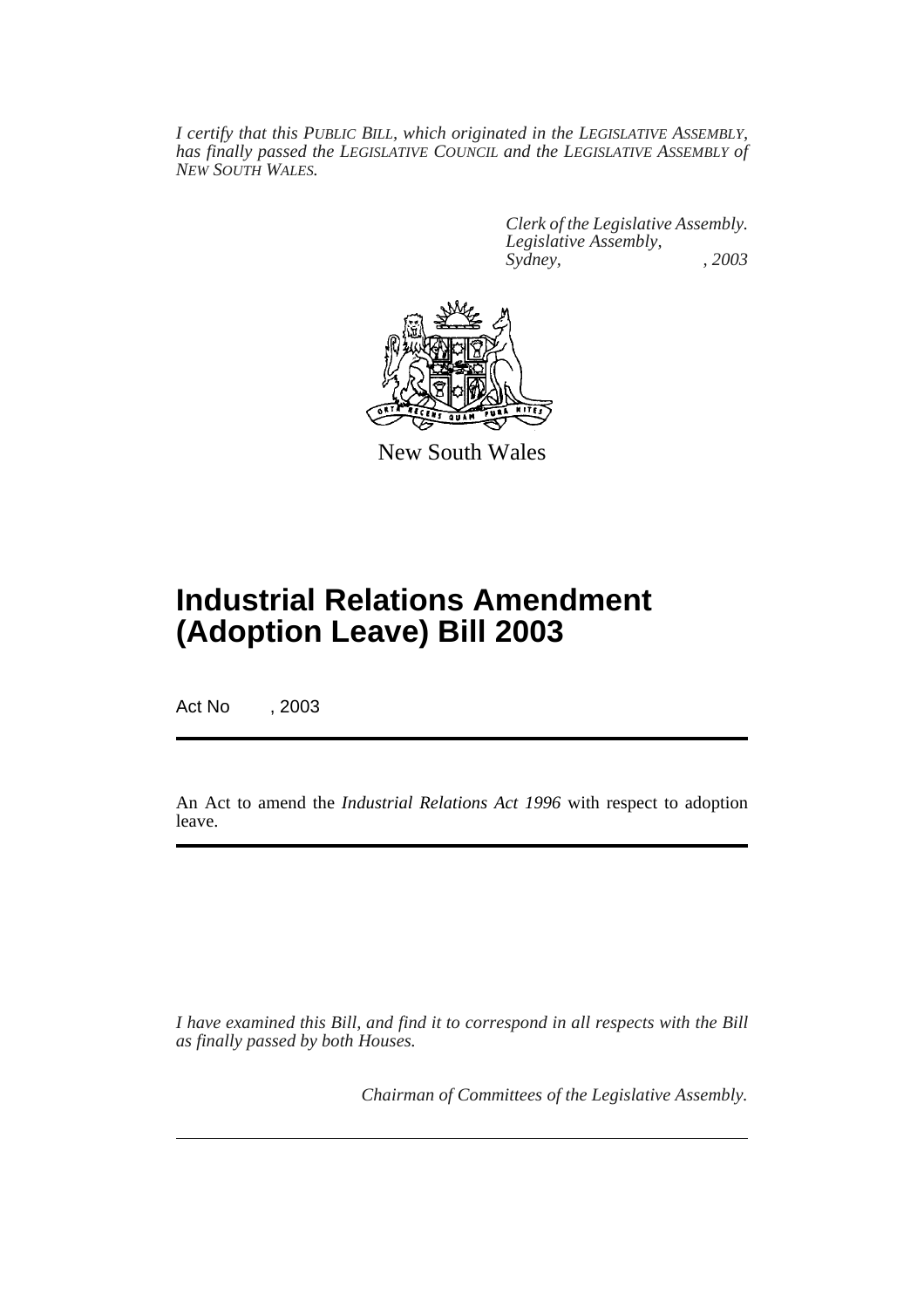#### **The Legislature of New South Wales enacts:**

#### **1 Name of Act**

This Act is the *Industrial Relations Amendment (Adoption Leave) Act 2003*.

#### **2 Commencement**

This Act commences on the date of assent.

#### **3 Amendment of Industrial Relations Act 1996 No 17**

The *Industrial Relations Act 1996* is amended as set out in Schedule 1.